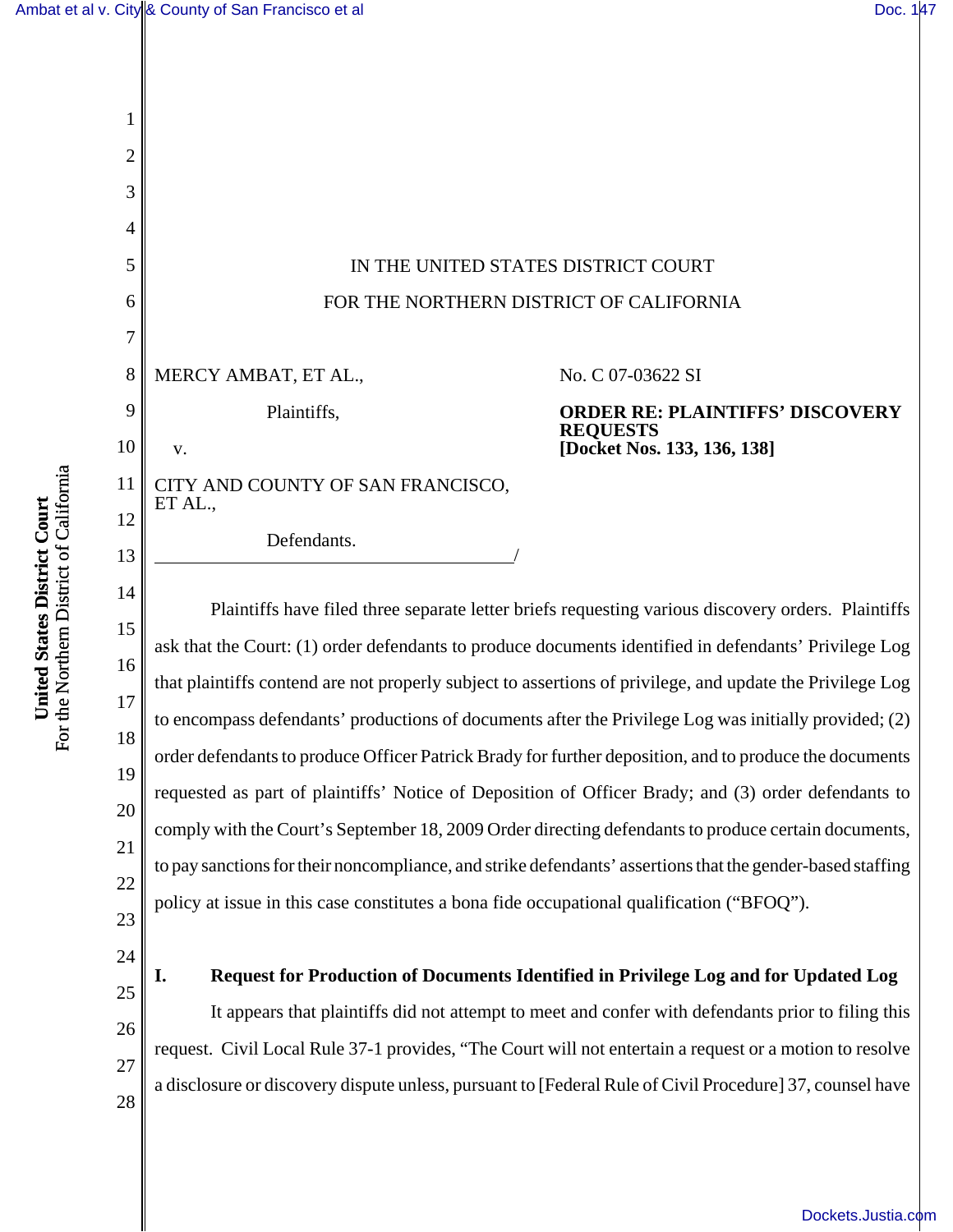1 2 previously conferred for the purpose of attempting to resolve all disputed issues." To "meet and confer" for purposes of this rule means

> to communicate directly and discuss in good faith the issue(s) required under the particular Rule or order. . . . [S]uch communication may take place by telephone. The mere sending of a written, electronic, or voice-mail communication, however, does not satisfy a requirement to "meet and confer" or to "confer." Rather, this requirement can be satisfied only through direct dialogue and discussion – either in a face to face meeting or in a telephone conversation.

Civ. Local R. 1-5(n).

3

4

5

6

7

8

9

10

11

12

13

14

15

16

17

18

19

21

As evidenced by a series of email correspondence submitted with plaintiffs' letter brief, defendants entirely failed to provide a privilege log until some four months after they responded to plaintiffs' first request for production of documents, despite numerous requests from plaintiffs, and despite assurances from defendants that the log would be provided in a more timely fashion. Moreover, in their letter brief in opposition to another of the present discovery motions, defendants admit that there has been a "mutual failure to meet and confer."<sup>1</sup> In light of the foregoing, it is the Court's view that a further in-person meet and confer is required to resolve the parties' current dispute regarding defendants' assertions of privilege. Counsel are reminded to make good-faith efforts to resolve their disputes before seeking the Court's intervention. The Court orders counsel to meet in person no later than **October 30, 2009** to attempt to resolve this dispute.

## **II. Request for Production of Officer Brady for Further Deposition**

20 22 23 24 26 Plaintiffs' second discovery request seeks an order directing defendants to produce Officer Patrick Brady for further deposition, along with certain documents requested with plaintiffs' notice of deposition. Plaintiffs sought to depose Officer Brady on the topic of his arrest of plaintiff Jon Gray, an arrest that forms part of the basis for plaintiff Gray's retaliation claim against the City. When plaintiffs noticed the deposition, they requested a list of documents, including the police report created by Officer Brady at the time he arrested Gray and any documents reflecting communication between Officer Brady and the Sheriff's Department regarding Gray's arrest. Defendants admittedly did not produce any of the requested documents at the deposition.

27

<sup>&</sup>lt;sup>28</sup> <sup>1</sup> *See* Defendants' Letter Brief, Docket No. 143.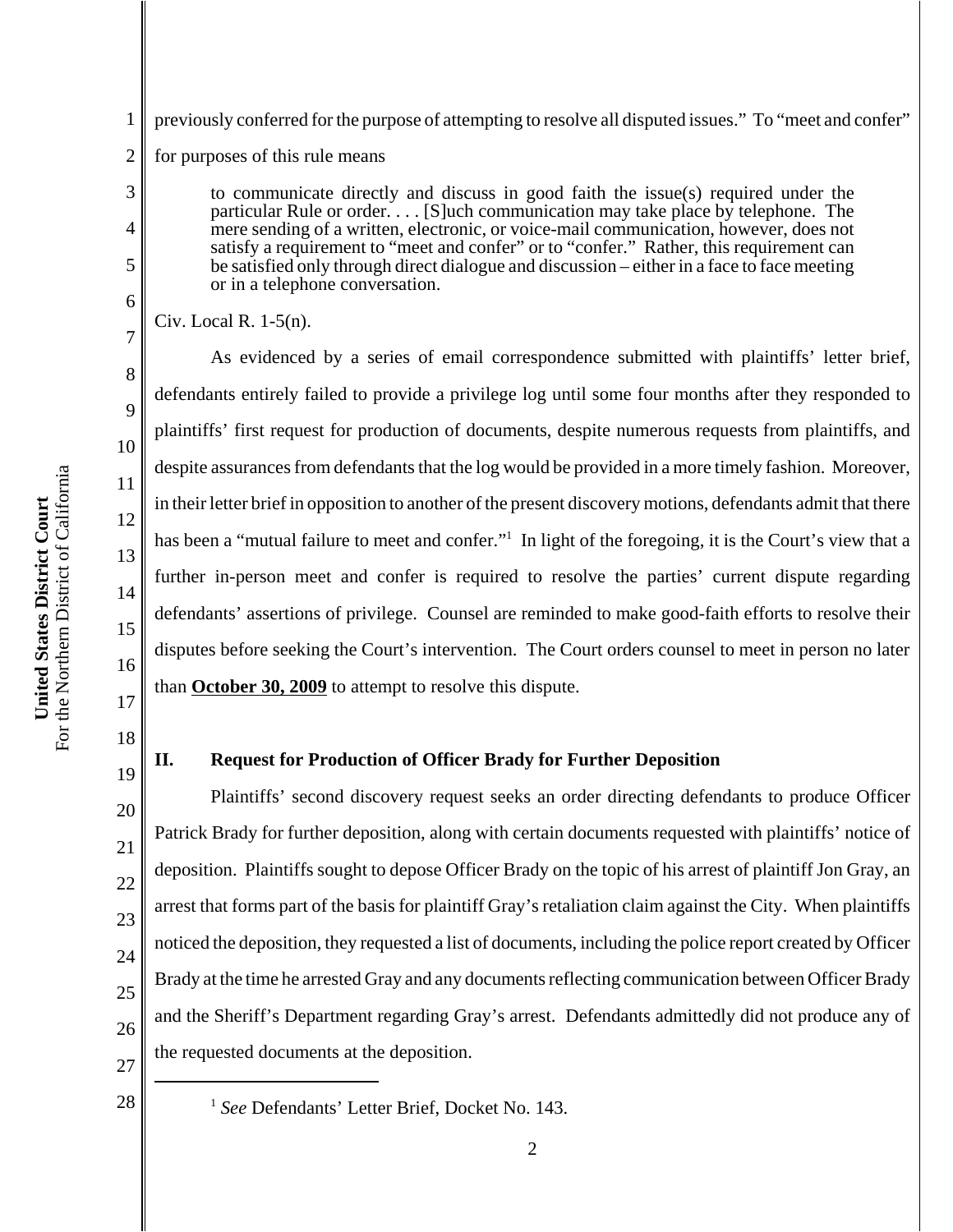4 6 Although the Court agrees with defendants that plaintiffs are not entitled to production of the 70-plus requested documents pertaining to the development and implementation of the gender-based staffing policy, as Officer Brady's deposition has nothing to do with this topic, the Court admonishes defense counsel that its failure to even review the document request on the ground it "looked the same as the prior requests" was improper. Plaintiffs are entitled to the production of documents related to Gray's arrest, including the police report created by Officer Brady, and to production of documents reflecting any communication between Officer Brady and the Sheriff's Department regarding Gray.<sup>2</sup>

8 9 10 11 12 13 14 15 16 17 18 19 20 Defendants assert that plaintiffs' request for further deposition of Officer Brady is not calculated to lead to the discovery of admissible evidence because Brady has already testified that he did not speak to anyone in the Sheriff's Department about plaintiff Gray's arrest. The Court disagrees. First, Brady's deposition may still lead to relevant and admissible evidence at trial. His testimony that he did not speak to anyone at the Sheriff's Department about Gray's arrest could become a point of dispute at trial, and plaintiffs are entitled at this stage of the proceedings to have the opportunity to further develop his testimony. Second, plaintiffs note in their letter brief that Officer Brady was unable to recall many details of the Gray arrest, and stated repeatedly that he would be able to remember if he had the relevant documents to reference. Defendants do not dispute this assertion. Thus, it could well be true that production of the documents referenced above would change Officer Brady's testimony. Plaintiffs' request to compel production of Officer Brady for continued deposition is therefore GRANTED. Defendants shall produce Officer Brady by **October 30, 2009**, and shall produce at the deposition the documents listed above.

21

1

2

3

5

7

## 22 23 **III. Request to Compel Production of Documents Previously Ordered by Court, for Sanctions, and to Strike Assertions of Bona Fide Occupational Qualification**

24 25 Plaintiffs move to compel defendants to comply with the Court's September 18, 2009 Order directing defendants to augment the general drawing of County Jail #8 and to produce documents

<sup>27</sup> 28  $2$  Plaintiffs are not, however, entitled to production of all documents covered by Request No. 3: "Any and all documents between Patrick Brady and San Francisco Sheriff's Department." This request is overbroad. Defendants' production of documents may properly be limited to those communications pertaining to plaintiff Gray.